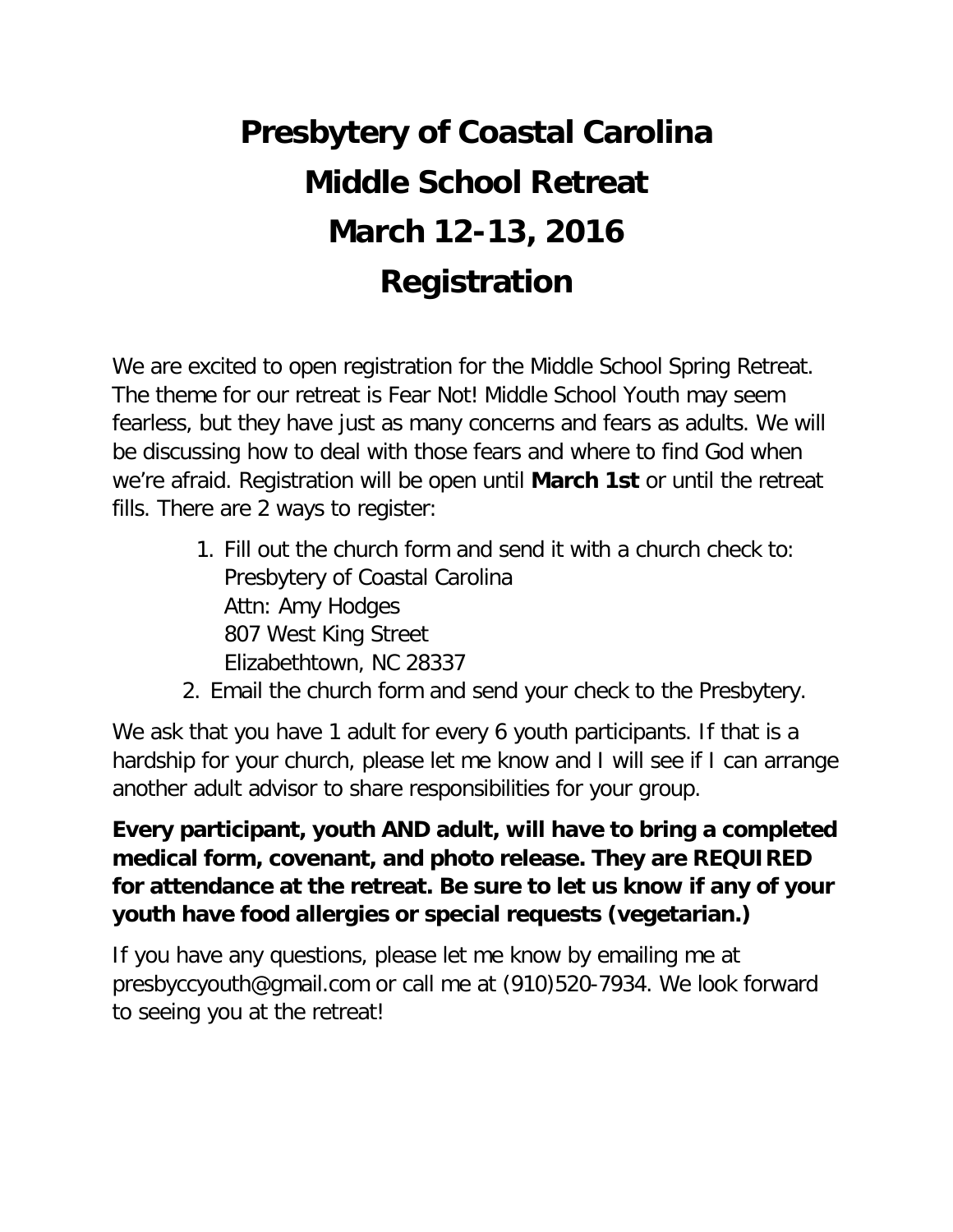## **FEAR NOT!** Presbytery of Coastal Carolina Middle School Spring Retreat

Please join us for this year's Middle School Spring Retreat, March 12-13, 2016 at Camp Kirkwood. Our theme for the retreat is Fear Not! Our Middle School Youth may seem fearless but they have just as many fears as our adults do. We will be exploring our fears and how to manage them. We will be looking for where to find God when we are afraid.

The retreat will be led by the youth and adults of our Presbytery Youth Council. We will have keynotes, worship, music, and fun recreation options around the camp.

The retreat begins with registration Saturday morning between 9 and 10 AM followed by a Welcome and Keynote. We will conclude after worship Sunday morning no later than 11:30 AM.

The retreat cost \$55.00 per person. After you register, we will send a short packing list for the retreat.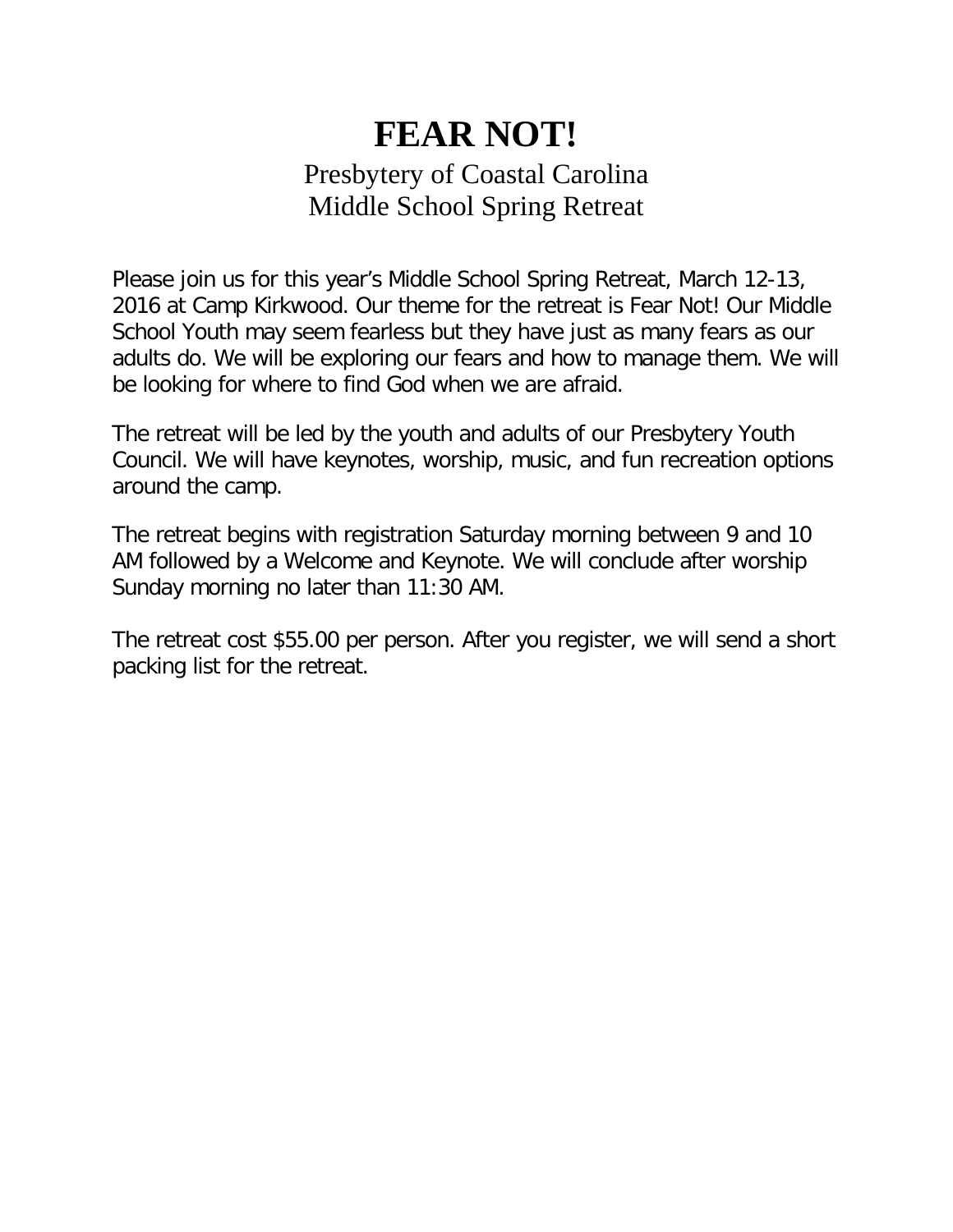# **PCC Middle School Retreat** March 12-13, 2016 **Church Form**

| Church  |       |
|---------|-------|
| Contact | Phone |
| Email   |       |

(\$55 per person)

#### **Female Youth**

| $\begin{array}{c c} 3 & \xrightarrow{\hspace{1cm}} & \xrightarrow{\hspace{1cm}} & \xrightarrow{\hspace{1cm}} & \xrightarrow{\hspace{1cm}} & \xrightarrow{\hspace{1cm}} & \xrightarrow{\hspace{1cm}} & \xrightarrow{\hspace{1cm}} & \xrightarrow{\hspace{1cm}} & \xrightarrow{\hspace{1cm}} & \xrightarrow{\hspace{1cm}} & \xrightarrow{\hspace{1cm}} & \xrightarrow{\hspace{1cm}} & \xrightarrow{\hspace{1cm}} & \xrightarrow{\hspace{1cm}} & \xrightarrow{\hspace{1cm}} & \xrightarrow{\hspace{1cm}} & \xrightarrow{\hspace{1cm}} & \xrightarrow{\hspace{1cm}} & \xrightarrow{\hspace{1cm}}$ |  |  |
|-----------------------------------------------------------------------------------------------------------------------------------------------------------------------------------------------------------------------------------------------------------------------------------------------------------------------------------------------------------------------------------------------------------------------------------------------------------------------------------------------------------------------------------------------------------------------------------------------|--|--|
| $4 \overline{\phantom{a} \phantom{a} \phantom{a} \phantom{a} \phantom{a} \phantom{a} \phantom{a} \phantom{a} \phantom{a} \phantom{a} \phantom{a} \phantom{a} \phantom{a} \phantom{a} \phantom{a} \phantom{a} \phantom{a} \phantom{a} \phantom{a} \phantom{a} \phantom{a} \phantom{a} \phantom{a} \phantom{a} \phantom{a} \phantom{a} \phantom{a} \phantom{a} \phantom{a} \phantom{a} \phantom{a} \phantom{a} \phantom{a} \phantom{a} \phantom{a} \phantom{a}$                                                                                                                                 |  |  |
| $\begin{tabular}{ c c c } \hline 5 & \quad \quad & \quad \quad & \quad \quad \\ \hline \end{tabular}$                                                                                                                                                                                                                                                                                                                                                                                                                                                                                         |  |  |
| $\begin{array}{c} \n6 \end{array}$                                                                                                                                                                                                                                                                                                                                                                                                                                                                                                                                                            |  |  |
| $\begin{array}{c} \n \stackrel{\frown}{\phantom{0}}\\ \n \stackrel{\frown}{\phantom{0}}\\ \n \end{array}$                                                                                                                                                                                                                                                                                                                                                                                                                                                                                     |  |  |
| 8                                                                                                                                                                                                                                                                                                                                                                                                                                                                                                                                                                                             |  |  |
| $9 \underline{\hspace{1.5cm}}$                                                                                                                                                                                                                                                                                                                                                                                                                                                                                                                                                                |  |  |
| $10 \underline{\hspace{2cm}} \underline{\hspace{2cm}}$                                                                                                                                                                                                                                                                                                                                                                                                                                                                                                                                        |  |  |

# $2 \qquad \qquad \overbrace{\qquad \qquad }$  $\begin{picture}(20,10) \put(0,0){\vector(1,0){100}} \put(15,0){\vector(1,0){100}} \put(15,0){\vector(1,0){100}} \put(15,0){\vector(1,0){100}} \put(15,0){\vector(1,0){100}} \put(15,0){\vector(1,0){100}} \put(15,0){\vector(1,0){100}} \put(15,0){\vector(1,0){100}} \put(15,0){\vector(1,0){100}} \put(15,0){\vector(1,0){100}} \put(15,0){\vector(1,0){100}} \$  $8$  $\begin{picture}(20,10) \put(0,0){\vector(1,0){100}} \put(15,0){\vector(1,0){100}} \put(15,0){\vector(1,0){100}} \put(15,0){\vector(1,0){100}} \put(15,0){\vector(1,0){100}} \put(15,0){\vector(1,0){100}} \put(15,0){\vector(1,0){100}} \put(15,0){\vector(1,0){100}} \put(15,0){\vector(1,0){100}} \put(15,0){\vector(1,0){100}} \put(15,0){\vector(1,0){100}} \$  $10$

## **Female Adults**

## **Male Adults**

**Male Youth**